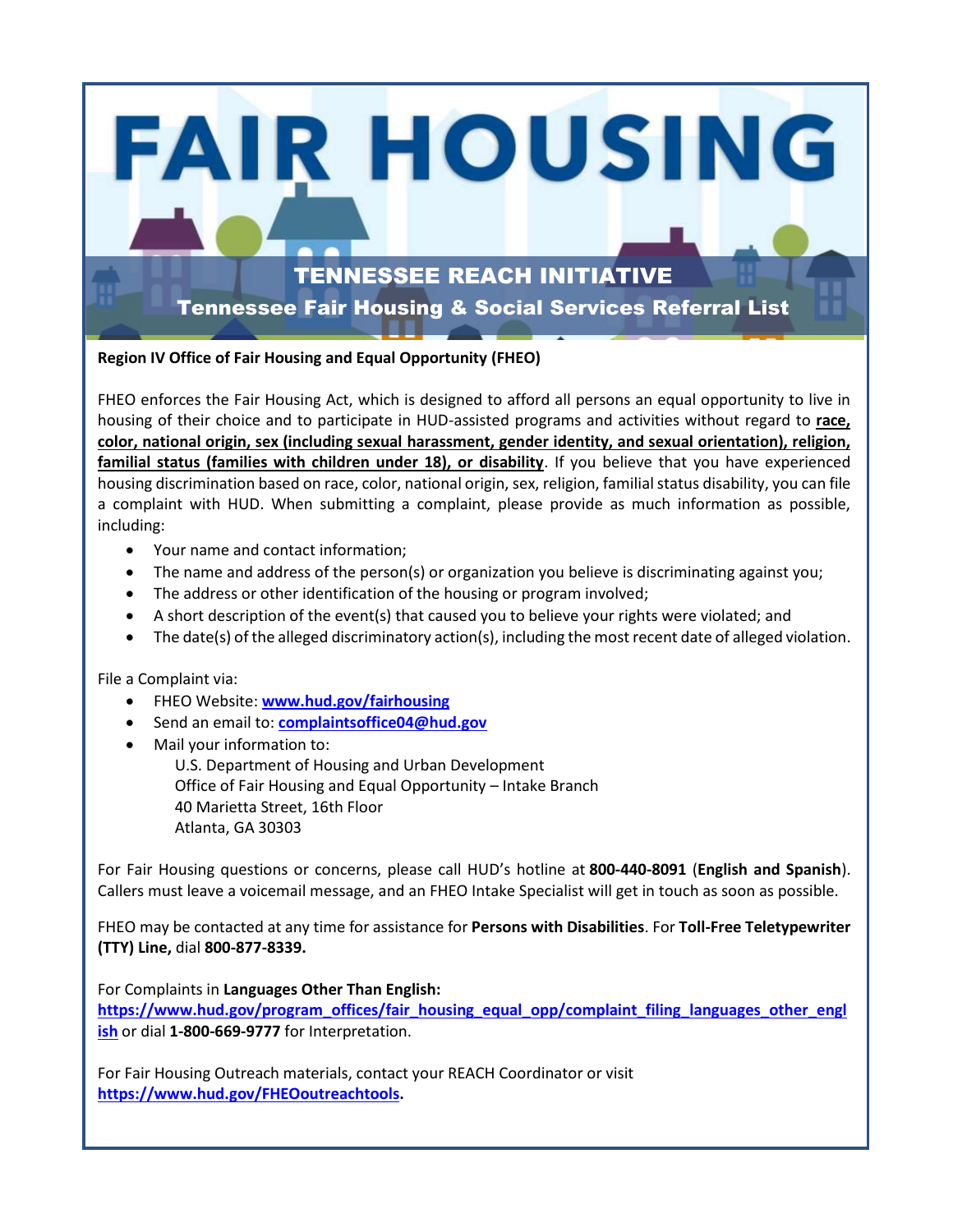## FAIR HOUSING INITIATIVES PROGRAM (FHIP)

Fair housing organizations and other non-profits receive funding through the Fair Housing Initiatives Program (FHIP) to assist people who believe they have been victims of housing discrimination.

FHIP organizations partner with HUD to help people identify government agencies that handle complaints of housing discrimination. They also conduct a preliminary investigation of claims, including sending "testers" to properties suspected of practicing housing discrimination. FHIP also has initiatives that promote fair housing laws and equal housing opportunity awareness.

#### **For local Fair Housing help, you can contact the active FHIPs in Tennessee:**

**West Tennessee Legal Services, Inc.**  210 W Main Street Jackson, TN 38301 731.423.0616 <https://wtls.org/> **Service Area:** State of Tennessee

#### **Tennessee Fair Housing Council, Inc.**

Music City Circle Nashville, TN 37214 615.874.2344 <https://tennfairhousing.org/>

**Service Area:** Cheatham, Davidson, Dixon, Montgomery, Sumner, Rutherford, Wilson and Williamson Counties

### MORE HUD RESOURCE WEBSITES

The following websites and resource list may be useful for situations other than fair housing or housing discrimination:

#### **HUD Customer Service Page – Tennessee: <https://www.hud.gov/states/tennessee/custserv>**

HUD's Customer Service Page for the State of Tennessee contains contact information for different HUD resources and offices to assist with various issues or concerns. Visit this page for direct links.

#### **HUD Rental Assistance: [https://www.hud.gov/topics/rental\\_assistance](https://www.hud.gov/topics/rental_assistance)**

To learn more about renting and HUD rental assistance programs, visit HUD's Rental Assistance webpage.

#### **Housing Counseling:<https://apps.hud.gov/offices/hsg/sfh/hcc/hcs.cfm>**

HUD sponsors Housing Counseling Agencies nationwide that provide advice on buying a home, renting, defaults, foreclosures, and credit issues. The above site directs users to search for Housing Counseling Agencies by zip code or via an online map. Users may also call HUD at **800-569-4287** to find a housing counselor.

\*\*Please note that we have a Housing Counseling Agency amongst our REACH Partners – **Eastern Eight Community Development Corporation**! Their website is **[https://e8cdc.org/.](https://e8cdc.org/)**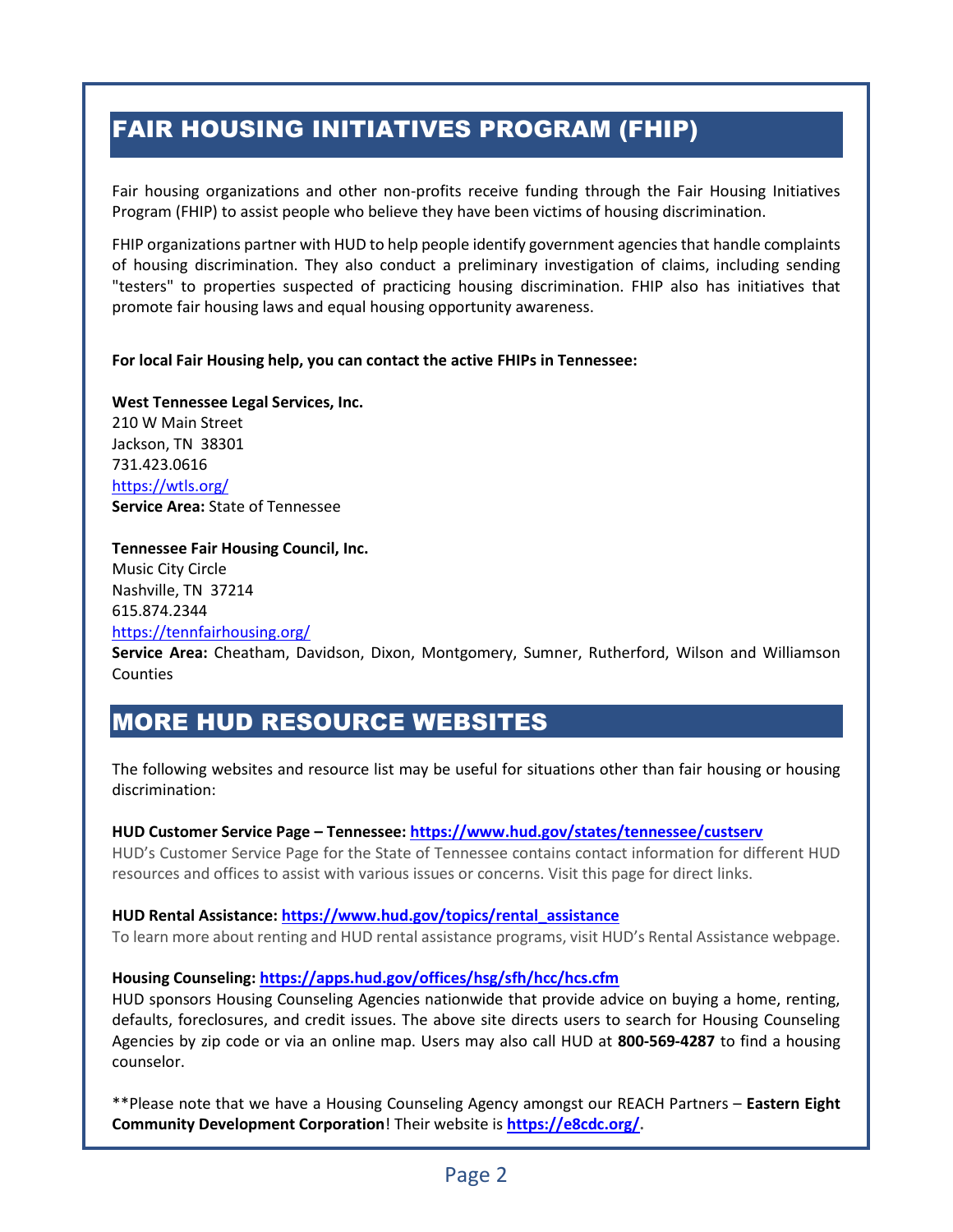## PUBLIC HOUSING AND HOUSING CHOICE VOUCHER COMPLAINT LINE & PIH CUSTOMER SERVICE CENTER

#### **[https://www.hud.gov/program\\_offices/public\\_indian\\_housing/about/css](https://www.hud.gov/program_offices/public_indian_housing/about/css)**

For issues regarding policies, regulations, or program requirements of Housing Choice Vouchers or the Public Housing program, contact the Office of Public and Indian Housing (PIH) Service Center at 1-800- 955-2232 from 9:00 a.m. to 5:00 p.m., Eastern Standard Time (EST) Monday through Friday or by email at **[HUD-PIHRC@tngusa.net](mailto:HUD-PIHRC@tngusa.net)**.

The Public and Indian Housing (PIH) Customer Service Center is designed to provide information to the general public, Public Housing Agencies, Public and Indian Housing residents, members of resident associations, recipients of Housing Choice Voucher assistance, housing professionals, members of local Boards of Commissioners, landlords, and HUD staff on various aspects of PIH Programs.

### MULTIFAMILY HOUSING COMPLAINT LINE & MULTIFAMILY CLEARINGHOUSE

#### **[https://www.hud.gov/program\\_offices/housing/mfh/hc/mfhc](https://www.hud.gov/program_offices/housing/mfh/hc/mfhc)**

The Multifamily Housing Complaint Line is a service provided by HUD's Multifamily Housing Clearinghouse (MFHC) that enables residents of HUD-insured and assisted properties and other community members to report complaints with a property's management concerning matters such as poor maintenance, dangers to health and safety, mismanagement, and fraud**. 1-800-MULTI-70 (1-800-685-8470)**.

Callers to this line can speak to MFHC information specialists in **English or Spanish**.

MFHC staff address resident's concerns directly, by explaining how to effectively report problems to building management or by answering questions about resident's rights. Additionally, appropriate referrals will be made to callers, or, if warranted, a report of the complaint is sent to the appropriate HUD local Field Office for action.

The Multifamily Housing Complaint Line supports HUD's enforcement efforts by empowering tenants and community residents to act as HUD's eyes and ears to ensure safe, decent, and sanitary housing.

### UNITED WAY: 2-1-1-CALL CENTER

#### **<http://www.211.org/>**

211 is a comprehensive source of information about local resources and services in the United States. The 211 network responds to more than 14 million requests for help every year. Most calls received by the 211 network are for information and help meeting basic needs such as housing, food, transportation, health care, and referrals to social service agencies. **Call 2-1-1** for assistance**.**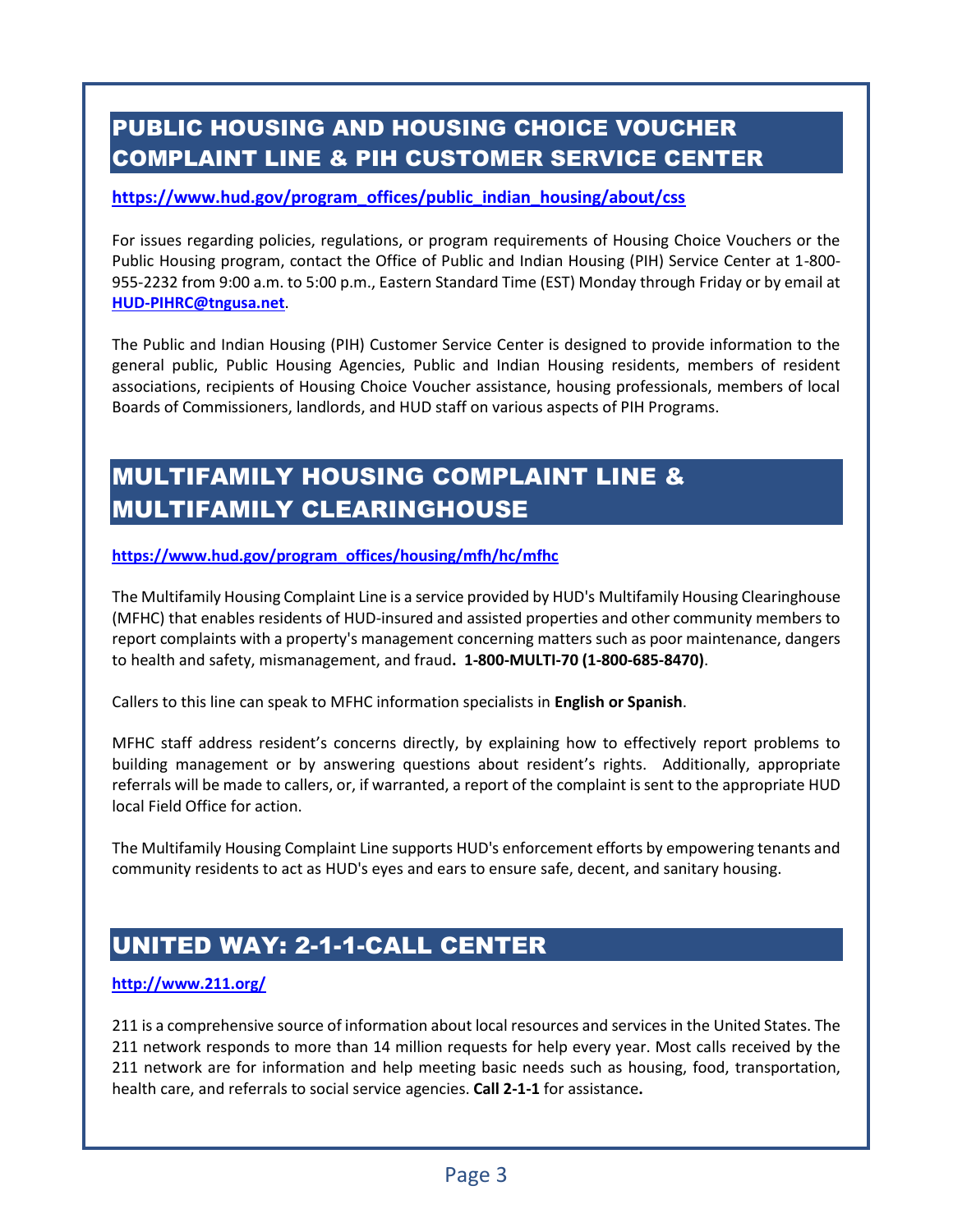# TENNESSEE LEGAL SERVICES

#### **<https://www.tals.org/>**

Tennessee Alliance for Legal Services provides information about free legal services for low-income persons in the state of Tennessee. The website provides information and weblinks on legal aid programs and services in different areas of Tennessee. Additionally, they can be reached via telephone at **615-627- 0956.**

*Information provided may not necessarily represent an official policy or position of the U.S. Department of Housing and Urban Development.*

### LEGAL AID OF EAST TENNESSEE

#### **[https://www.laet.org](https://www.laet.org/)**

Legal Aid of East Tennessee provides civil legal representation free of charge for those who need it most. This includes the elderly, victims of domestic violence, low-income families, and many of those who face a legal challenge yet don't have the vital legal help they need. To apply for legal help and services, call their office or visit their website and click the "apply now" button to complete the on-line application.

Additionally, they can be reached via telephone at **(865) 637-0484.**

*Information provided may not necessarily represent an official policy or position of the U.S. Department of Housing and Urban Development.*

### USDA MULTI-FAMILY HOUSING RENTALS

**[http://rdmfhrentals.sc.egov.usda.gov/RDMFHRentals/select\\_state.jsp?home=NO](http://rdmfhrentals.sc.egov.usda.gov/RDMFHRentals/select_state.jsp?home=NO)**

For affordable housing, resources are available at the United States Department of Agriculture (USDA) Multi-Family Housing Rentals website.

### OFFICE OF INSPECTOR GENERAL (OIG)

**<https://archives.hud.gov/offices/pih/programs/ph/rhiip/uivreporting.cfm>**

The U.S. Department of Housing and Urban Development (HUD) Office of Inspector General (OIG) accepts reports of fraud, waste, abuse, or mismanagement in HUD or HUD-funded programs from HUD employees, contractors, and the public. HUD OIG focuses on reports of fraud or mismanagement with high dollar losses or significant community impact.

If you are aware of fraud, waste, and abuse in HUD's public housing and/or housing choice voucher (HCV) programs, fill out the OIG Hotline Complaint Intake Form. HUD's goal is to root out fraud and abuse in HUD programs wherever it is found. To make a report visit: **[https://www.hudoig.gov/hotline.](https://www.hudoig.gov/hotline)**